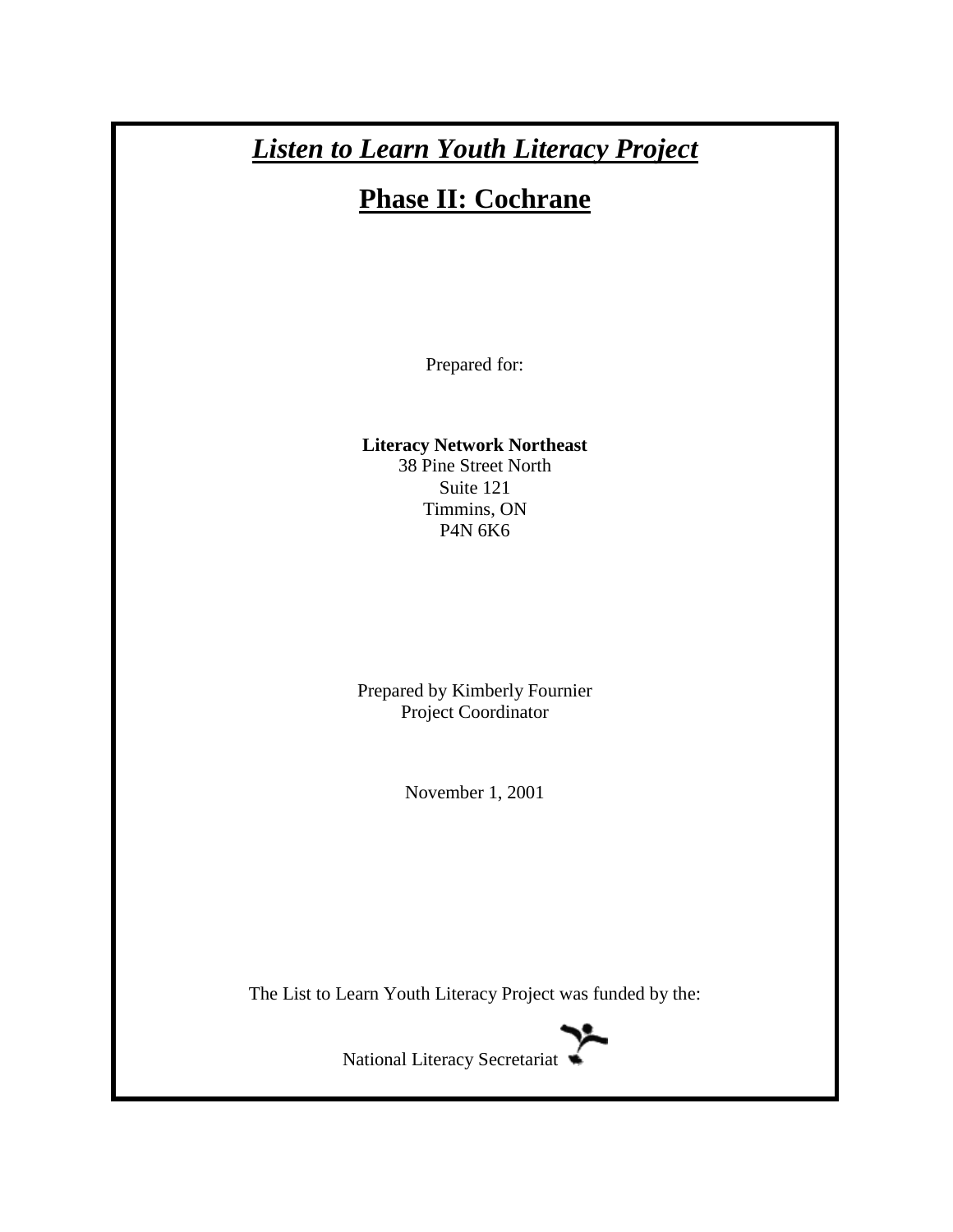# **Demographic Data**

## **Total Number of Respondents – 16**

**1.** 

| <b>Gender</b> | <b>Number of Respondents</b> | <b>Percentage of Respondents</b> |
|---------------|------------------------------|----------------------------------|
| <b>Male</b>   |                              | 69%                              |
| Female        |                              | 31%                              |

**2.** 

| I was born in Canada | <b>Number of Respondents</b> | <b>Percentage of Respondents</b> |
|----------------------|------------------------------|----------------------------------|
| Yes                  |                              | 94%                              |
| N <sub>0</sub>       |                              | 6%                               |

**3.** 

| I am a member of Canada's<br><b>First Nations</b> | <b>Number of Respondents</b> | <b>Percentage of Respondents</b> |
|---------------------------------------------------|------------------------------|----------------------------------|
| Yes                                               |                              | 69%                              |
| N <sub>0</sub>                                    |                              | $31\%$                           |

**4.** 

| My first language is: | <b>Number of Respondents</b> | <b>Percentage of Respondents</b> |
|-----------------------|------------------------------|----------------------------------|
| <b>English</b>        |                              | 88%                              |
| French                |                              | 6%                               |
| <b>Other</b>          |                              | 6%                               |

**5.** 

| I can talk in: | <b>Number of Respondents</b> | <b>Percentage of Respondents</b> |
|----------------|------------------------------|----------------------------------|
| <b>English</b> |                              | 100%                             |
| French         |                              | 25%                              |
| <b>Other</b>   |                              | 6%                               |

**Note: More than one answer permitted in this question**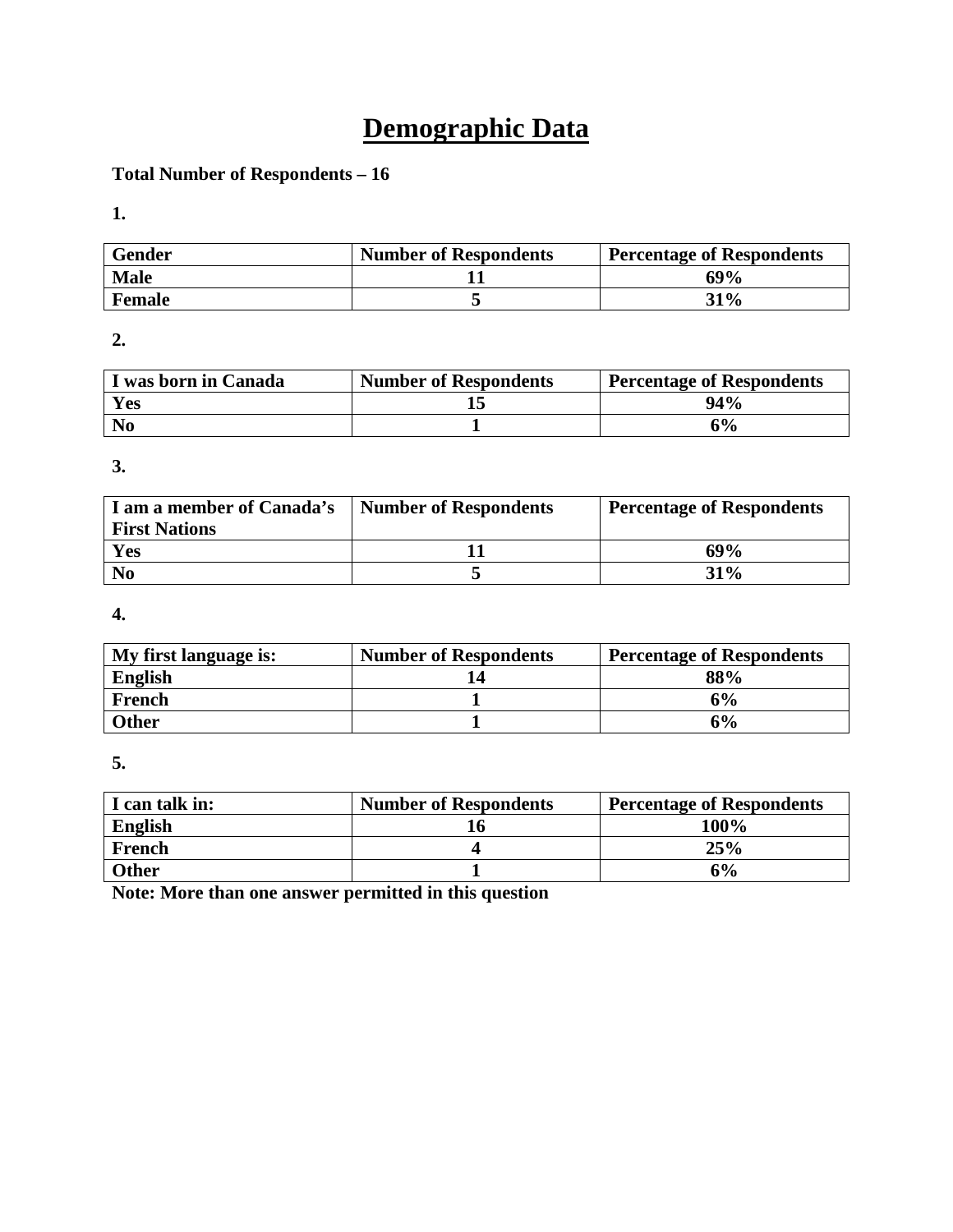| Age | <b>Number of Respondents</b> | <b>Percentage of Respondents</b> |
|-----|------------------------------|----------------------------------|
| 15  |                              | 6%                               |
| 16  | 10                           | 63%                              |
| 17  |                              | 13%                              |
| 18  |                              | 6%                               |
| 19  |                              | $0\%$                            |
| 20  |                              | 0%                               |
| 21  |                              | 6%                               |
| 22  |                              | $0\%$                            |
| 23  |                              | 6%                               |
| 24  |                              | 0%                               |

**7.** 

| I am living:             | <b>Number of Respondents</b> | <b>Percentage of Respondents</b> |
|--------------------------|------------------------------|----------------------------------|
| with my spouse           |                              | 13%                              |
| with one or both parents |                              | 69%                              |
| with other relatives     |                              | 6%                               |
| with friends             |                              | 6%                               |
| in a group home          |                              | 0%                               |
| alone                    |                              | 0%                               |
| <b>Other</b>             |                              | 6%                               |

# **8.**

| <b>Number of Children</b> | <b>Number of Respondents</b> | <b>Percentage of Respondents</b> |
|---------------------------|------------------------------|----------------------------------|
|                           |                              | 81%                              |
|                           |                              | 6%                               |
|                           |                              | 6%                               |
|                           |                              | 0%                               |
| 4 or more                 |                              | ና%                               |

**9.** 

| I work:     | <b>Number of Respondents</b> | <b>Percentage of Respondents</b> |
|-------------|------------------------------|----------------------------------|
| full time   |                              | 13%                              |
| part time   |                              | 6%                               |
| not working |                              | 81%                              |

**6.**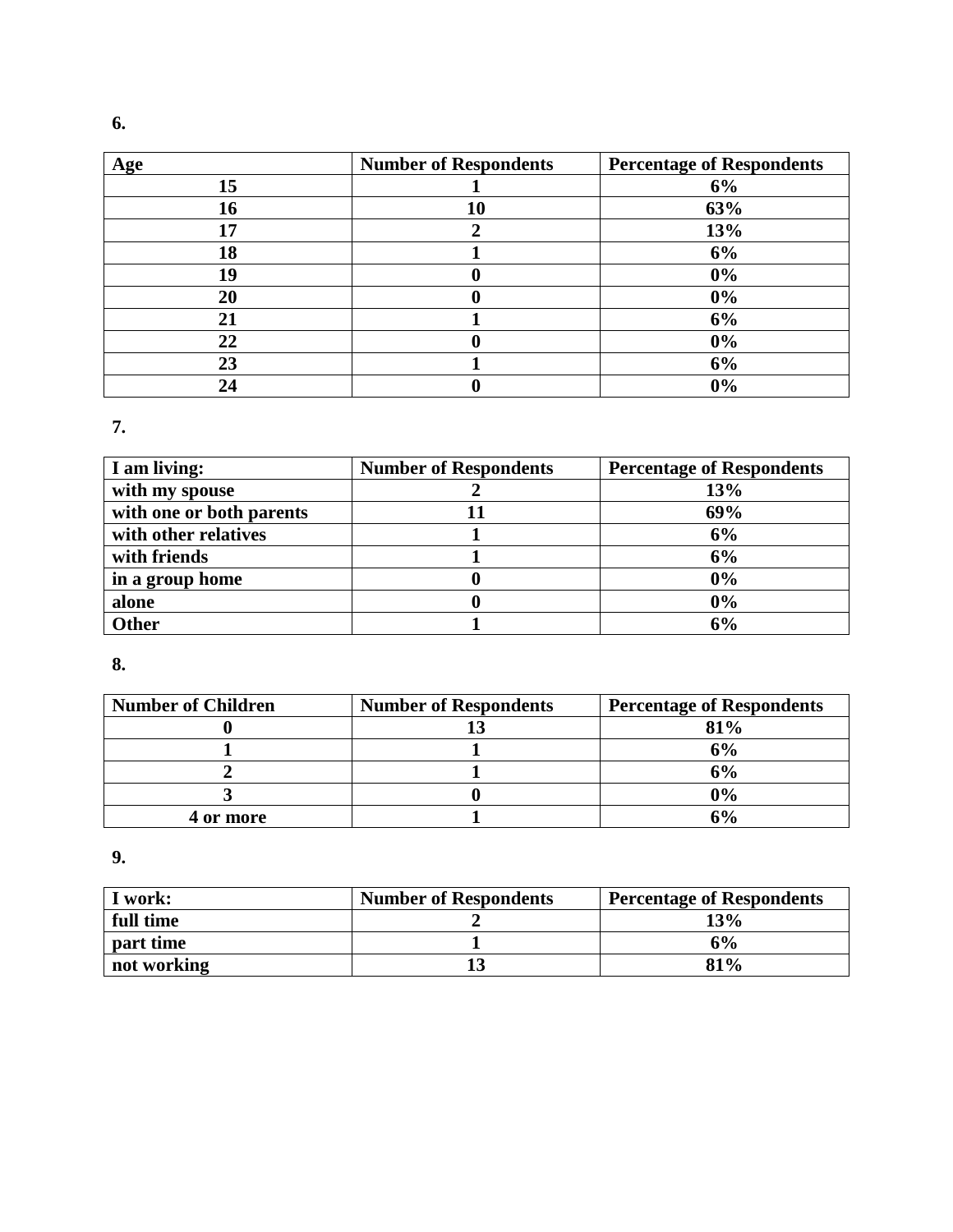# **10.**

| Each month I get: | <b>Number of Respondents</b> | <b>Percentage of Respondents</b> |
|-------------------|------------------------------|----------------------------------|
| no money          |                              | 44%                              |
| less than \$500   |                              | 44%                              |
| \$500-\$899       |                              | 6%                               |
| \$900-\$1299      |                              | 0%                               |
| \$1300-\$1699     |                              | 6%                               |
| \$1700-\$2000     |                              | 0%                               |
| over \$2000       |                              | 0%                               |

# **11.**

| I study:     | <b>Number of Respondents</b> | <b>Percentage of Respondents</b> |
|--------------|------------------------------|----------------------------------|
| full time    |                              | 13%                              |
| part time    |                              | 25%                              |
| not studying |                              | 63%                              |

# **12.**

| I am taking alternative | <b>Number of Respondents</b> | <b>Percentage of Respondents</b> |
|-------------------------|------------------------------|----------------------------------|
| learning classes        |                              |                                  |
| <b>Yes</b>              |                              | 19%                              |
| N <sub>0</sub>          |                              | 81%                              |

# **13.**

| I am taking skills upgrading | <b>Number of Respondents</b> | <b>Percentage of Respondents</b> |
|------------------------------|------------------------------|----------------------------------|
| classes                      |                              |                                  |
| Yes                          |                              | 19%                              |
| N <sub>0</sub>               |                              | $81\%$                           |

# **14.**

| I have taken alternative<br>learning classes in the past | <b>Number of Respondents</b> | <b>Percentage of Respondents</b> |
|----------------------------------------------------------|------------------------------|----------------------------------|
| Yes                                                      |                              | 31%                              |
| N <sub>0</sub>                                           |                              | 69%                              |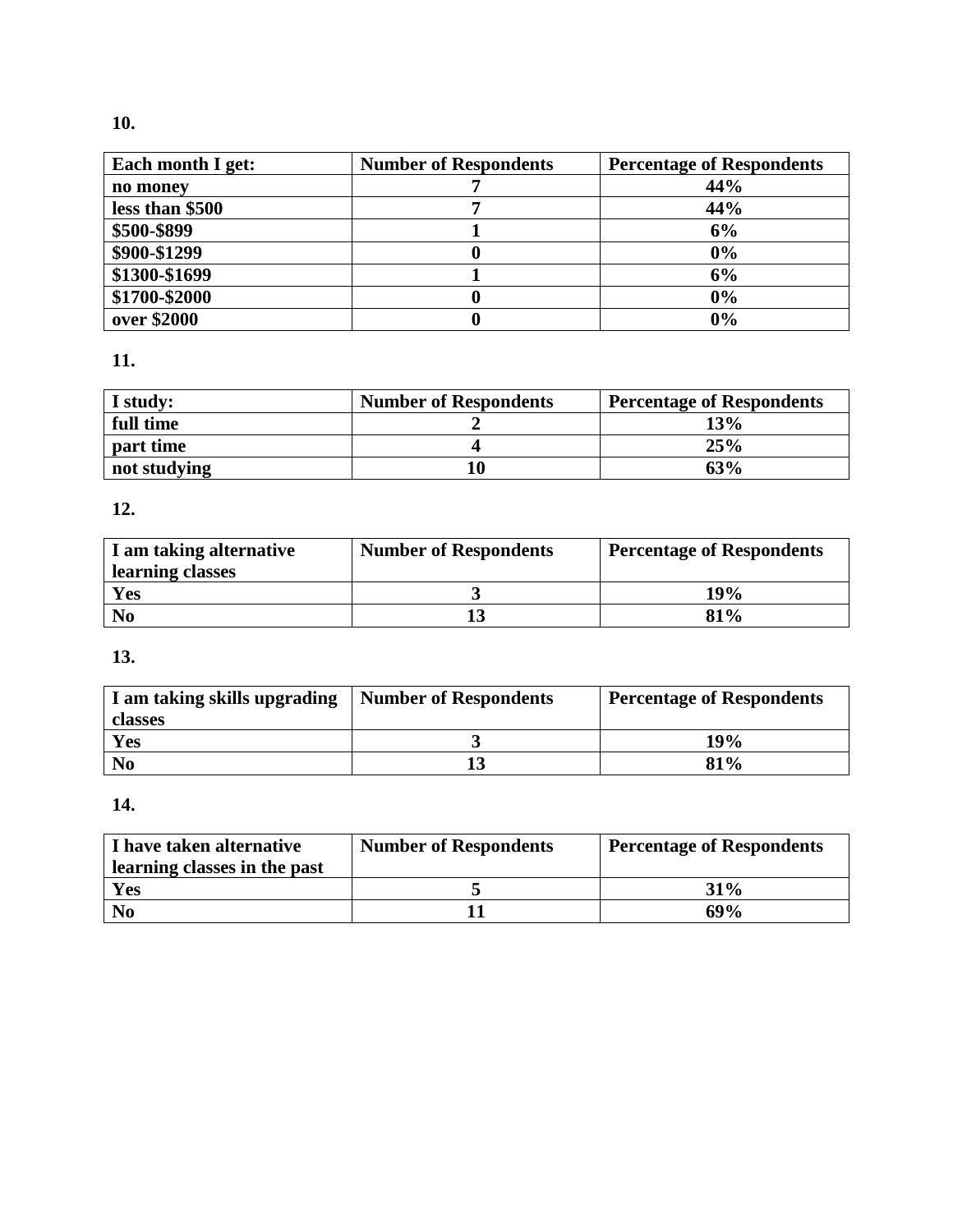| I was (age) when I started | <b>Number of Respondents</b> | <b>Percentage of Respondents</b> |
|----------------------------|------------------------------|----------------------------------|
| taking classes             |                              | $(n=7)$                          |
| 16                         |                              | 71%                              |
| 17                         |                              | 14%                              |
| 18                         |                              | 0%                               |
| 19                         |                              | 0%                               |
| 20                         |                              | 14%                              |
| 21                         |                              | 0%                               |
| 22                         |                              | 0%                               |
| 23                         |                              | 0%                               |
| 24                         |                              | 0%                               |

# **16.**

| My mother reads: | <b>Number of Respondents</b> | <b>Percentage of Respondents</b> |
|------------------|------------------------------|----------------------------------|
| very well        |                              | 50%                              |
| well             |                              | 25%                              |
| fairly poorly    |                              | 6%                               |
| don't know       |                              | 19%                              |

# **17.**

| My father reads: | <b>Number of Respondents</b> | <b>Percentage of Respondents</b> |
|------------------|------------------------------|----------------------------------|
| very well        |                              | 56%                              |
| well             |                              | 25%                              |
| fairly poorly    |                              | 19%                              |
| don't know       |                              | $0\%$                            |

# **18.**

| <b>My spouse reads:</b>  | <b>Number of Respondents</b> | <b>Percentage of Respondents</b> |
|--------------------------|------------------------------|----------------------------------|
| very well                |                              | 19%                              |
| well                     |                              | 13%                              |
| fairly poorly            |                              | 0%                               |
| don't know               |                              | 19%                              |
| not living with a spouse |                              | 50%                              |

# **15.**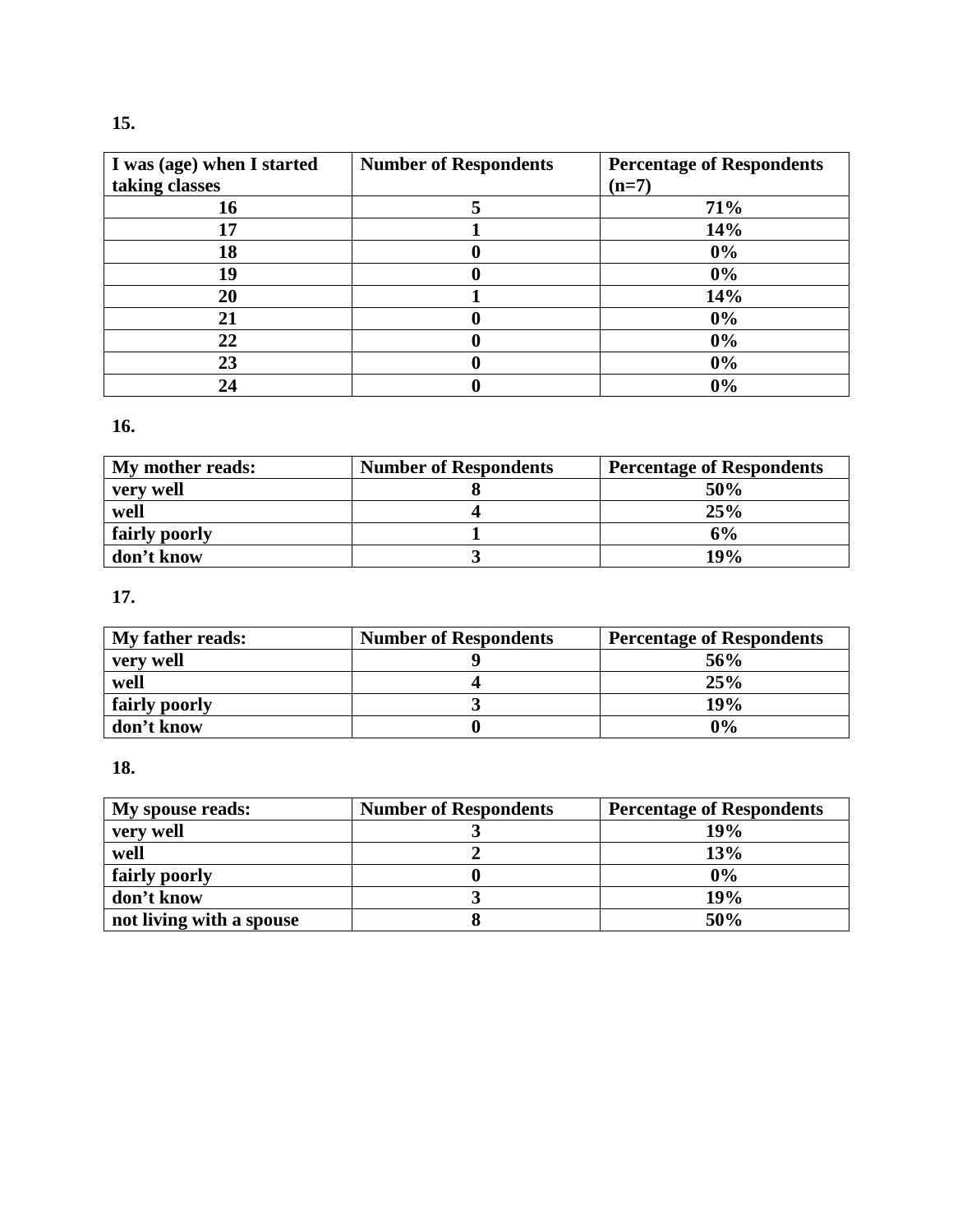# **"Reasons for Nonparticipation" Data**

## **Total Number of Respondents – 16**

# **1. I don't have enough energy to go back to school**

| <b>Response</b>        | <b>Number of Respondents</b> | <b>Percentage of Respondents</b> |
|------------------------|------------------------------|----------------------------------|
| <b>Really Agree</b>    |                              | 0%                               |
| Agree                  |                              | 6%                               |
| <b>Maybe</b>           |                              | 44%                              |
| <b>Disagree</b>        |                              | 13%                              |
| <b>Really Disagree</b> |                              | 38%                              |

## **2. I would feel strange going back to school**

| <b>Response</b>        | <b>Number of Respondents</b> | <b>Percentage of Respondents</b> |
|------------------------|------------------------------|----------------------------------|
| <b>Really Agree</b>    |                              | 6%                               |
| Agree                  |                              | 31%                              |
| <b>Maybe</b>           |                              | 19%                              |
| <b>Disagree</b>        |                              | 25%                              |
| <b>Really Disagree</b> |                              | 19%                              |

#### **3. I am usually too tired to go back to school**

| <b>Response</b>        | <b>Number of Respondents</b> | <b>Percentage of Respondents</b> |
|------------------------|------------------------------|----------------------------------|
| <b>Really Agree</b>    |                              | 25%                              |
| Agree                  |                              | 19%                              |
| <b>Maybe</b>           |                              | 19%                              |
| <b>Disagree</b>        |                              | 19%                              |
| <b>Really Disagree</b> |                              | 19%                              |

## **4. I am not motivated enough to go back to school**

| <b>Response</b>        | <b>Number of Respondents</b> | <b>Percentage of Respondents</b> |
|------------------------|------------------------------|----------------------------------|
| <b>Really Agree</b>    |                              | 19%                              |
| Agree                  |                              | 13%                              |
| <b>Maybe</b>           |                              | 19%                              |
| <b>Disagree</b>        |                              | 50%                              |
| <b>Really Disagree</b> |                              | 13%                              |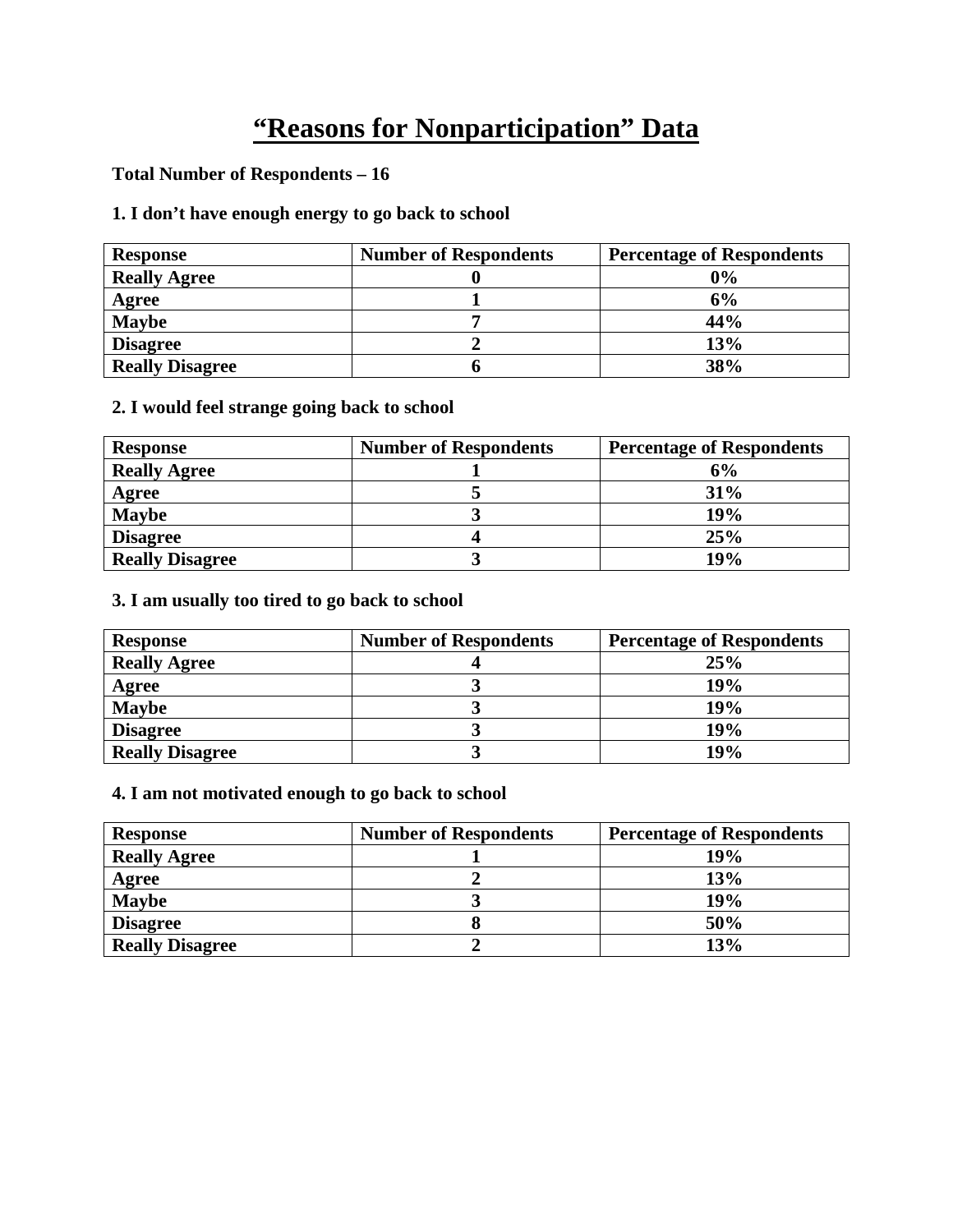# **5. I am too old to go back to school**

| <b>Response</b>        | <b>Number of Respondents</b> | <b>Percentage of Respondents</b> |
|------------------------|------------------------------|----------------------------------|
| <b>Really Agree</b>    |                              | 0%                               |
| Agree                  |                              | 0%                               |
| <b>Maybe</b>           |                              | 13%                              |
| <b>Disagree</b>        |                              | 38%                              |
| <b>Really Disagree</b> |                              | 50%                              |

## **6. I move around too much to go back to school**

| <b>Response</b>        | <b>Number of Respondents</b> | <b>Percentage of Respondents</b> |
|------------------------|------------------------------|----------------------------------|
| <b>Really Agree</b>    |                              | $0\%$                            |
| Agree                  |                              | 19%                              |
| <b>Maybe</b>           |                              | 19%                              |
| <b>Disagree</b>        |                              | 38%                              |
| <b>Really Disagree</b> |                              | 25%                              |

## **7. I don't think I'm smart enough to go back to school**

| <b>Response</b>        | <b>Number of Respondents</b> | <b>Percentage of Respondents</b> |
|------------------------|------------------------------|----------------------------------|
| <b>Really Agree</b>    |                              | 0%                               |
| Agree                  |                              | 13%                              |
| <b>Maybe</b>           |                              | 38%                              |
| <b>Disagree</b>        |                              | 19%                              |
| <b>Really Disagree</b> |                              | 31%                              |

#### **8. School is too hard**

| <b>Response</b>        | <b>Number of Respondents</b> | <b>Percentage of Respondents</b> |
|------------------------|------------------------------|----------------------------------|
| <b>Really Agree</b>    |                              | 6%                               |
| Agree                  |                              | 13%                              |
| <b>Maybe</b>           |                              | 13%                              |
| <b>Disagree</b>        |                              | 38%                              |
| <b>Really Disagree</b> |                              | 31%                              |

# **9. I couldn't pay for childcare or transportation**

| <b>Response</b>        | <b>Number of Respondents</b> | <b>Percentage of Respondents</b> |
|------------------------|------------------------------|----------------------------------|
| <b>Really Agree</b>    |                              | 0%                               |
| Agree                  |                              | 6%                               |
| <b>Maybe</b>           |                              | 6%                               |
| <b>Disagree</b>        |                              | 31%                              |
| <b>Really Disagree</b> |                              | 56%                              |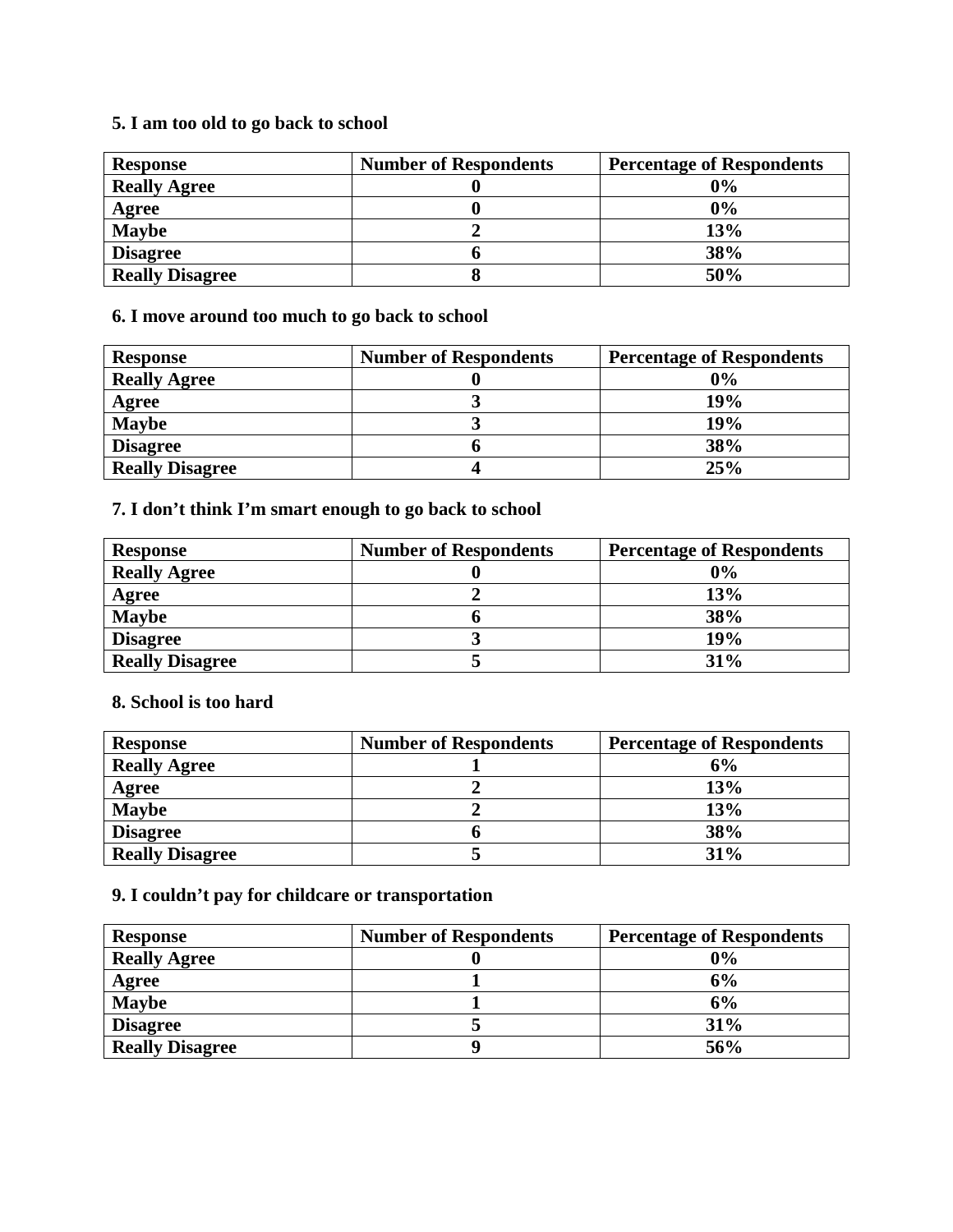## **10. I don't think I could use the things I would learn in school**

| <b>Response</b>        | <b>Number of Respondents</b> | <b>Percentage of Respondents</b> |
|------------------------|------------------------------|----------------------------------|
| <b>Really Agree</b>    |                              | 13%                              |
| Agree                  |                              | 6%                               |
| <b>Maybe</b>           |                              | 13%                              |
| <b>Disagree</b>        |                              | 25%                              |
| <b>Really Disagree</b> |                              | 56%                              |

## **11. I am not set in my ways to go back to school**

| <b>Response</b>        | <b>Number of Respondents</b> | <b>Percentage of Respondents</b> |
|------------------------|------------------------------|----------------------------------|
| <b>Really Agree</b>    |                              | 0%                               |
| Agree                  |                              | 19%                              |
| <b>Maybe</b>           |                              | 31%                              |
| <b>Disagree</b>        |                              | 19%                              |
| <b>Really Disagree</b> |                              | 31%                              |

# **12. I just don't like school**

| <b>Response</b>        | <b>Number of Respondents</b> | <b>Percentage of Respondents</b> |
|------------------------|------------------------------|----------------------------------|
| <b>Really Agree</b>    |                              | 25%                              |
| Agree                  |                              | 13%                              |
| <b>Maybe</b>           |                              | 13%                              |
| <b>Disagree</b>        |                              | 25%                              |
| <b>Really Disagree</b> |                              | 25%                              |

## **13. I don't need a diploma**

| <b>Response</b>        | <b>Number of Respondents</b> | <b>Percentage of Respondents</b> |
|------------------------|------------------------------|----------------------------------|
| <b>Really Agree</b>    |                              | 0%                               |
| Agree                  |                              | 6%                               |
| <b>Maybe</b>           |                              | 13%                              |
| <b>Disagree</b>        |                              | 19%                              |
| <b>Really Disagree</b> |                              | 63%                              |

# **14. I don't have enough free time to go back to school**

| <b>Response</b>        | <b>Number of Respondents</b> | <b>Percentage of Respondents</b> |
|------------------------|------------------------------|----------------------------------|
| <b>Really Agree</b>    |                              | 0%                               |
| Agree                  |                              | 6%                               |
| <b>Maybe</b>           |                              | 19%                              |
| <b>Disagree</b>        |                              | 19%                              |
| <b>Really Disagree</b> |                              | 56%                              |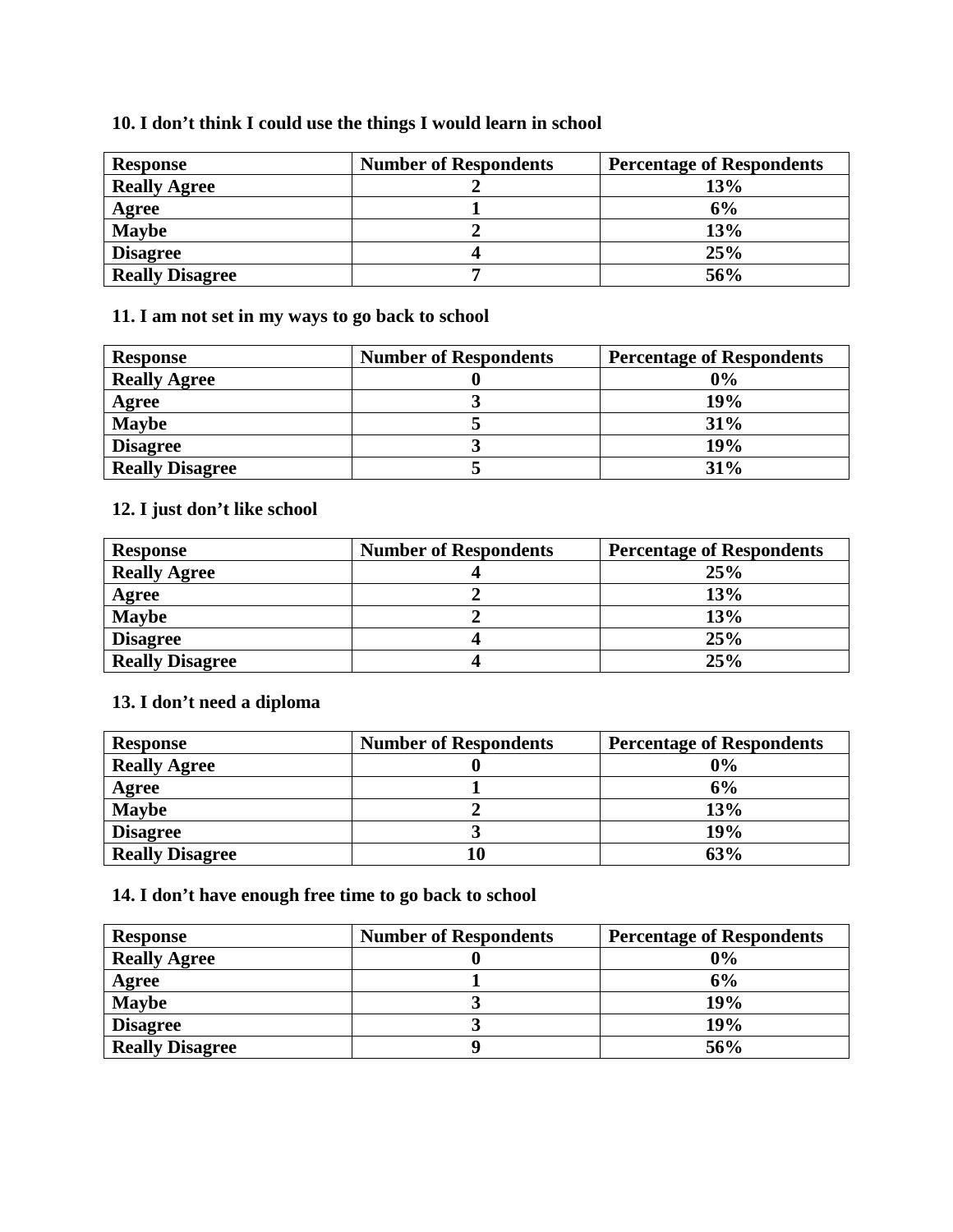| <b>Response</b>        | <b>Number of Respondents</b> | <b>Percentage of Respondents</b> |
|------------------------|------------------------------|----------------------------------|
| <b>Really Agree</b>    |                              | 13%                              |
| Agree                  |                              | 25%                              |
| <b>Maybe</b>           |                              | 13%                              |
| <b>Disagree</b>        |                              | 25%                              |
| <b>Really Disagree</b> |                              | 25%                              |

## **15. Going back to school would be like going to high school all over again**

**16. There aren't many people in adult classes who are my age** 

| <b>Response</b>        | <b>Number of Respondents</b> | <b>Percentage of Respondents</b> |
|------------------------|------------------------------|----------------------------------|
| <b>Really Agree</b>    |                              | 6%                               |
| Agree                  |                              | 31%                              |
| <b>Maybe</b>           |                              | 0%                               |
| <b>Disagree</b>        |                              | 19%                              |
| <b>Really Disagree</b> |                              | 44%                              |

## **17. My friends would laugh at me if I went back to school**

| <b>Response</b>        | <b>Number of Respondents</b> | <b>Percentage of Respondents</b> |
|------------------------|------------------------------|----------------------------------|
| <b>Really Agree</b>    |                              | $0\%$                            |
| <b>Agree</b>           |                              | 0%                               |
| <b>Maybe</b>           |                              | 6%                               |
| <b>Disagree</b>        |                              | 25%                              |
| <b>Really Disagree</b> |                              | 69%                              |

## **18. I felt that my family wouldn't like it if I went back to school**

| <b>Response</b>        | <b>Number of Respondents</b> | <b>Percentage of Respondents</b> |
|------------------------|------------------------------|----------------------------------|
| <b>Really Agree</b>    |                              | 0%                               |
| Agree                  |                              | 0%                               |
| <b>Maybe</b>           |                              | 6%                               |
| <b>Disagree</b>        |                              | 69%                              |
| <b>Really Disagree</b> |                              | 75%                              |

## **19. It would cost me too much money to go back to school**

| <b>Response</b>        | <b>Number of Respondents</b> | <b>Percentage of Respondents</b> |
|------------------------|------------------------------|----------------------------------|
| <b>Really Agree</b>    |                              | 13%                              |
| Agree                  |                              | 6%                               |
| <b>Maybe</b>           |                              | 0%                               |
| <b>Disagree</b>        |                              | 31%                              |
| <b>Really Disagree</b> |                              | 50%                              |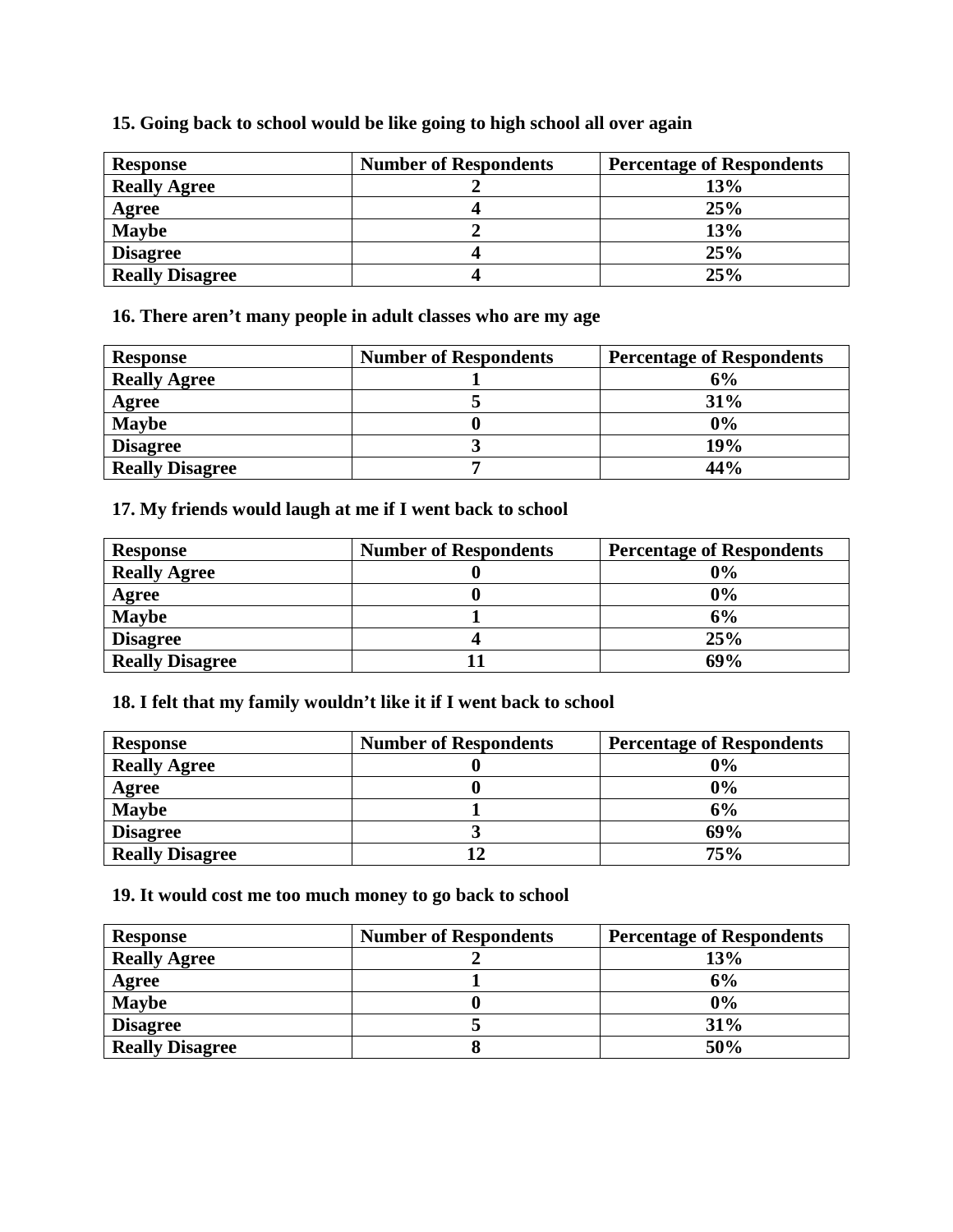## **20. I have too many time conflicts at work to go back to school**

| <b>Response</b>        | <b>Number of Respondents</b> | <b>Percentage of Respondents</b> |
|------------------------|------------------------------|----------------------------------|
| <b>Really Agree</b>    |                              | 0%                               |
| Agree                  |                              | 0%                               |
| <b>Maybe</b>           |                              | 19%                              |
| <b>Disagree</b>        |                              | 31%                              |
| <b>Really Disagree</b> |                              | 50%                              |

**21. I don't go back to school because nobody knows that I don't already have an education** 

| <b>Response</b>        | <b>Number of Respondents</b> | <b>Percentage of Respondents</b> |
|------------------------|------------------------------|----------------------------------|
| <b>Really Agree</b>    |                              | 0%                               |
| Agree                  |                              | 0%                               |
| <b>Maybe</b>           |                              | $0\%$                            |
| <b>Disagree</b>        |                              | 31%                              |
| <b>Really Disagree</b> |                              | 69%                              |

## **22. I don't think that school would be very good**

| <b>Response</b>        | <b>Number of Respondents</b> | <b>Percentage of Respondents</b> |
|------------------------|------------------------------|----------------------------------|
| <b>Really Agree</b>    |                              | 0%                               |
| Agree                  |                              | 0%                               |
| <b>Maybe</b>           |                              | 19%                              |
| <b>Disagree</b>        |                              | 31%                              |
| <b>Really Disagree</b> |                              | 50%                              |

### **23. It would take me too long to finish high school**

| <b>Response</b>        | <b>Number of Respondents</b> | <b>Percentage of Respondents</b> |
|------------------------|------------------------------|----------------------------------|
| <b>Really Agree</b>    |                              | 13%                              |
| Agree                  |                              | 6%                               |
| <b>Maybe</b>           |                              | 25%                              |
| <b>Disagree</b>        |                              | 19%                              |
| <b>Really Disagree</b> |                              | 38%                              |

## **24. A high school diploma wouldn't improve my life**

| <b>Response</b>        | <b>Number of Respondents</b> | <b>Percentage of Respondents</b> |
|------------------------|------------------------------|----------------------------------|
| <b>Really Agree</b>    |                              | 6%                               |
| Agree                  |                              | 0%                               |
| <b>Maybe</b>           |                              | 19%                              |
| <b>Disagree</b>        |                              | 13%                              |
| <b>Really Disagree</b> |                              | 63%                              |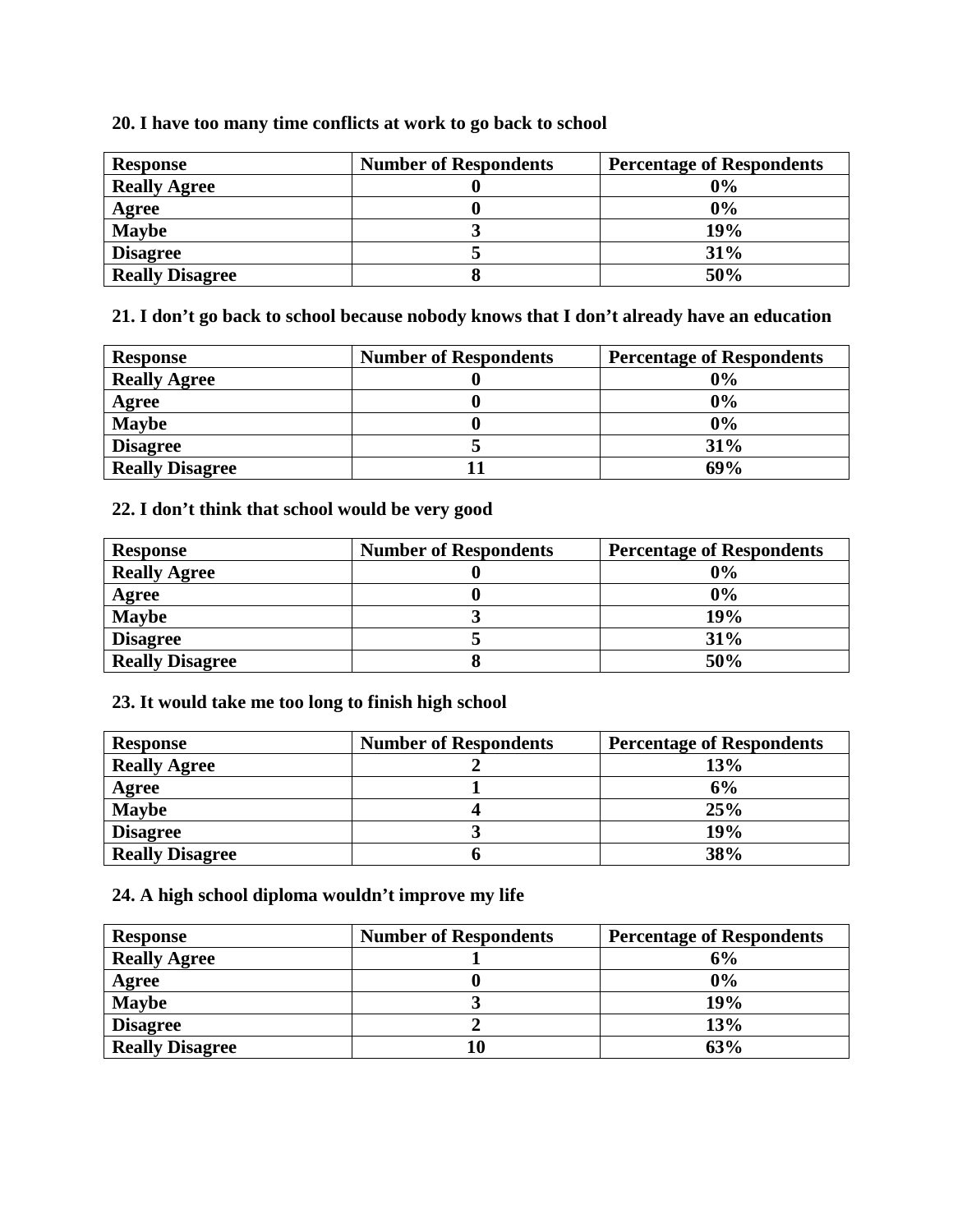## **25. I didn't like school so I don't want to go back**

| <b>Response</b>        | <b>Number of Respondents</b> | <b>Percentage of Respondents</b> |
|------------------------|------------------------------|----------------------------------|
| <b>Really Agree</b>    |                              | 0%                               |
| Agree                  |                              | 31%                              |
| <b>Maybe</b>           |                              | 19%                              |
| <b>Disagree</b>        |                              | 19%                              |
| <b>Really Disagree</b> |                              | 31%                              |

**26. There is too much on my mind to go back to school** 

| <b>Response</b>        | <b>Number of Respondents</b> | <b>Percentage of Respondents</b> |
|------------------------|------------------------------|----------------------------------|
| <b>Really Agree</b>    |                              | 0%                               |
| Agree                  |                              | 19%                              |
| <b>Maybe</b>           |                              | 44%                              |
| <b>Disagree</b>        |                              | 6%                               |
| <b>Really Disagree</b> |                              | 31%                              |

# **27. I don't know anything about adult classes**

| <b>Response</b>        | <b>Number of Respondents</b> | <b>Percentage of Respondents</b> |
|------------------------|------------------------------|----------------------------------|
| <b>Really Agree</b>    |                              | 0%                               |
| Agree                  |                              | 19%                              |
| <b>Maybe</b>           |                              | 25%                              |
| <b>Disagree</b>        |                              | 6%                               |
| <b>Really Disagree</b> |                              | 50%                              |

**28. Going back to school wouldn't make me any smarter** 

| <b>Response</b>        | <b>Number of Respondents</b> | <b>Percentage of Respondents</b> |
|------------------------|------------------------------|----------------------------------|
| <b>Really Agree</b>    |                              | 0%                               |
| Agree                  |                              | 0%                               |
| <b>Maybe</b>           |                              | 13%                              |
| <b>Disagree</b>        |                              | 25%                              |
| <b>Really Disagree</b> |                              | 63%                              |

**29. I am too lazy to go back to school** 

| <b>Response</b>        | <b>Number of Respondents</b> | <b>Percentage of Respondents</b> |
|------------------------|------------------------------|----------------------------------|
| <b>Really Agree</b>    |                              | 19%                              |
| Agree                  |                              | 25%                              |
| <b>Maybe</b>           |                              | 0%                               |
| <b>Disagree</b>        |                              | 19%                              |
| <b>Really Disagree</b> |                              | 38%                              |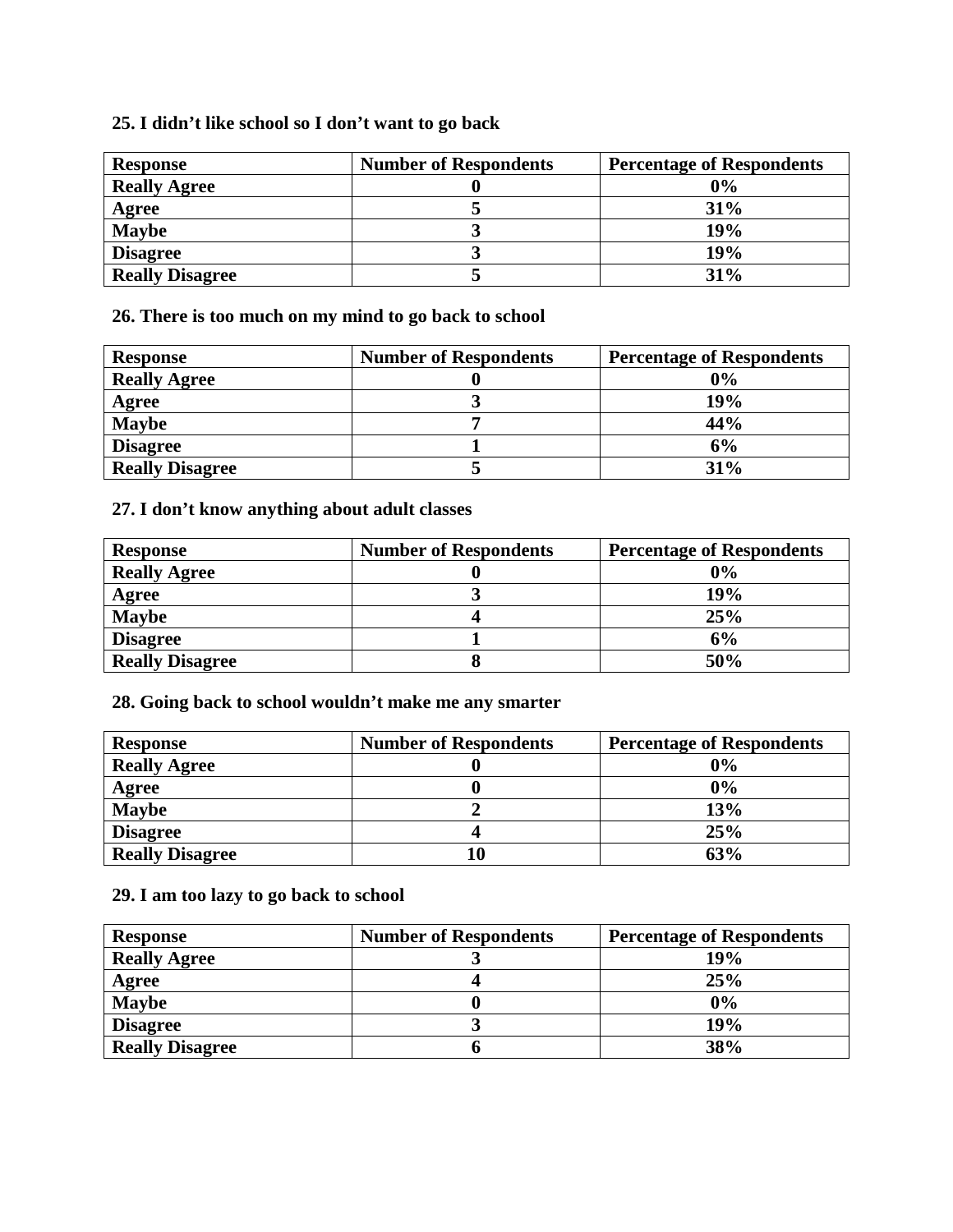# **30. I don't know where there are any classes**

| <b>Response</b>        | <b>Number of Respondents</b> | <b>Percentage of Respondents</b> |
|------------------------|------------------------------|----------------------------------|
| <b>Really Agree</b>    |                              | 0%                               |
| Agree                  |                              | 6%                               |
| <b>Maybe</b>           |                              | 13%                              |
| <b>Disagree</b>        |                              | 19%                              |
| <b>Really Disagree</b> |                              | 63%                              |

# **31. I have to take care of my family**

| <b>Response</b>        | <b>Number of Respondents</b> | <b>Percentage of Respondents</b> |
|------------------------|------------------------------|----------------------------------|
| <b>Really Agree</b>    |                              | 13%                              |
| Agree                  |                              | 6%                               |
| <b>Maybe</b>           |                              | 31%                              |
| <b>Disagree</b>        |                              | 13%                              |
| <b>Really Disagree</b> |                              | 38%                              |

# **32. I already know enough**

| <b>Response</b>        | <b>Number of Respondents</b> | <b>Percentage of Respondents</b> |
|------------------------|------------------------------|----------------------------------|
| <b>Really Agree</b>    |                              | 0%                               |
| Agree                  |                              | 0%                               |
| <b>Maybe</b>           |                              | 25%                              |
| <b>Disagree</b>        |                              | 31%                              |
| <b>Really Disagree</b> |                              | 44%                              |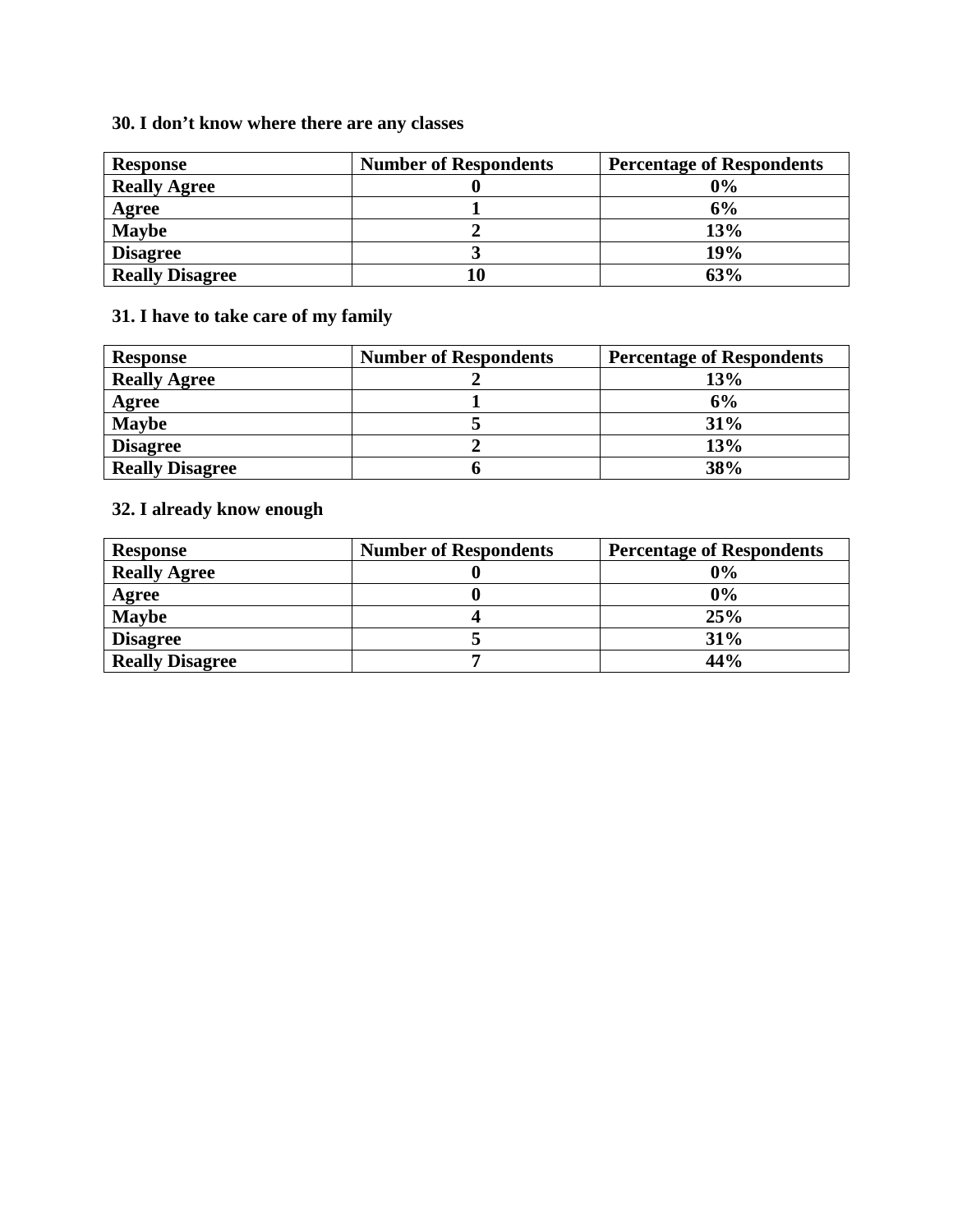# **Anecdotal Data**

#### **Total Number of Respondents – 16**

#### **What does the word "literacy" mean to you?**

− Someone who can read and write

### **What do you think is taught through programs like the "Adult Literacy Centre" and the "Northern College OBS Program"?**

- − Both offer credit based classes
- − Offer night classes

#### **How many of you have ever attended a literacy program or an alternative education program?**

− 5 recipients have attended alternative education programs

#### **For those who said yes, how do you feel these literacy programs can help you learn?**

- − Correspondence didn't help me because you had to teach yourself
- − Alternative programs helped me because I was giver more freedom, could mail in my work and was able concentrate much better on my own

#### **Would you be willing to attend night classes?**

− 3 recipients would be willing to attend night classes

#### **What would best meet your needs in a learning environment?**

- − A later start to the day
- − Part-time study
- − More comfortable chairs
- − Uniforms
- − More flexible class environment (i.e. not having to raise my hand and ask when I have to go to the washroom, not having to obtain hall passes, able to wear hats in class, etc.)
- − Smoking and non-smoking classes
- − Longer breaks between classes
- − Not being required to give reasons for missing school (i.e. notes/phone calling)